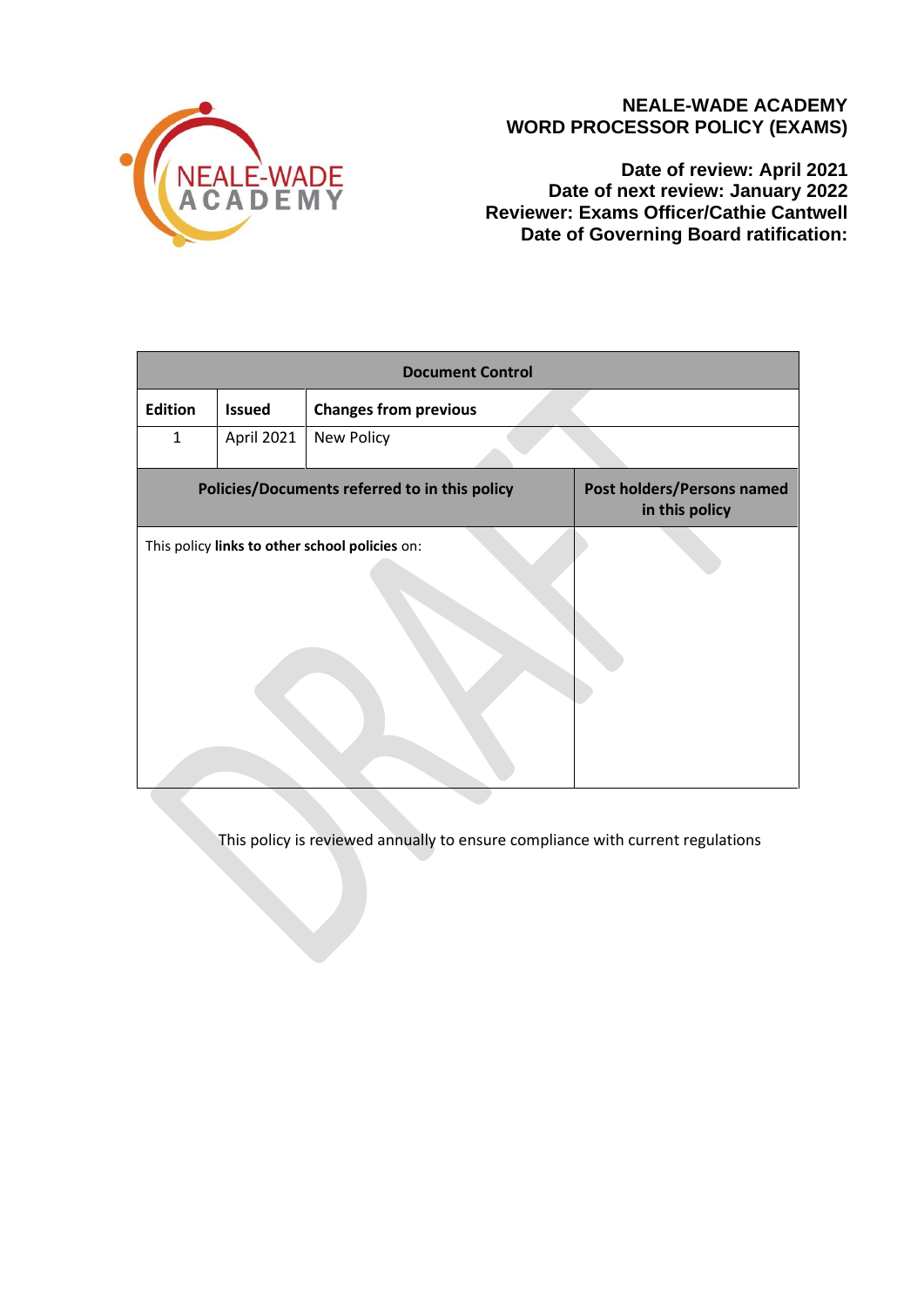# **Word Processor Policy (exams)**

# **2020/21**

This policy on the use of word processors in examinations and assessments is reviewed and updated annually, on the publication of updated JCQ regulations and guidance contained in the publications [Access](http://www.jcq.org.uk/exams-office/access-arrangements-and-special-consideration/regulations-and-guidance)  [Arrangements and Reasonable Adjustments](http://www.jcq.org.uk/exams-office/access-arrangements-and-special-consideration/regulations-and-guidance) and [Instructions for Conducting Examinations.](http://www.jcq.org.uk/exams-office/ice---instructions-for-conducting-examinations) 

References to 'AA' relate to JCQ *Access Arrangements and Reasonable Adjustments 2020/21* and ICE to JCQ *Instructions for conducting examinations 2020/2021*

# **Introduction**

The use of a word processor in exams and assessments is an available access arrangement.

### (AA 4.2.1)

The purpose of an access arrangement is to ensure, where possible, that barriers to assessment are removed for a disabled candidate preventing him/ her from being placed at a substantial disadvantage as a consequence of persistent and significant difficulties.

The integrity of the assessment is maintained, whilst at the same time providing access to assessments for a disabled candidate.

### (AA 4.2.2)

Although access arrangements are intended to allow access to assessments, they cannot be granted where they will compromise the assessment objectives of the specification in question

### (AA 4.2.3)

Candidates may not require the same access arrangements in each specification. Subjects and their methods of assessments may vary, leading to different demands of the candidate, SENCos must consider the need for access arrangements on a subject-by-subject basis.

### (AA 4.2.1)

The SENCo must ensure that the proposed access arrangement does not disadvantage or advantage a candidate.

### (AA 4.2.7)

The candidate must have had appropriate opportunities to practise using the access arrangement(s) before their first examination.

# **Purpose of the policy**

This policy details how the Neale-Wade Academy complies with AA (chapter 4) Adjustments for candidates with disabilities and learning difficulties and (chapter 5.8) Word processor and ICE (sections 14.20-25) when awarding and allocating a candidate the use of word processor in examinations.

The term "word processor" is used to describe for example, the use of a computer, laptop or tablet.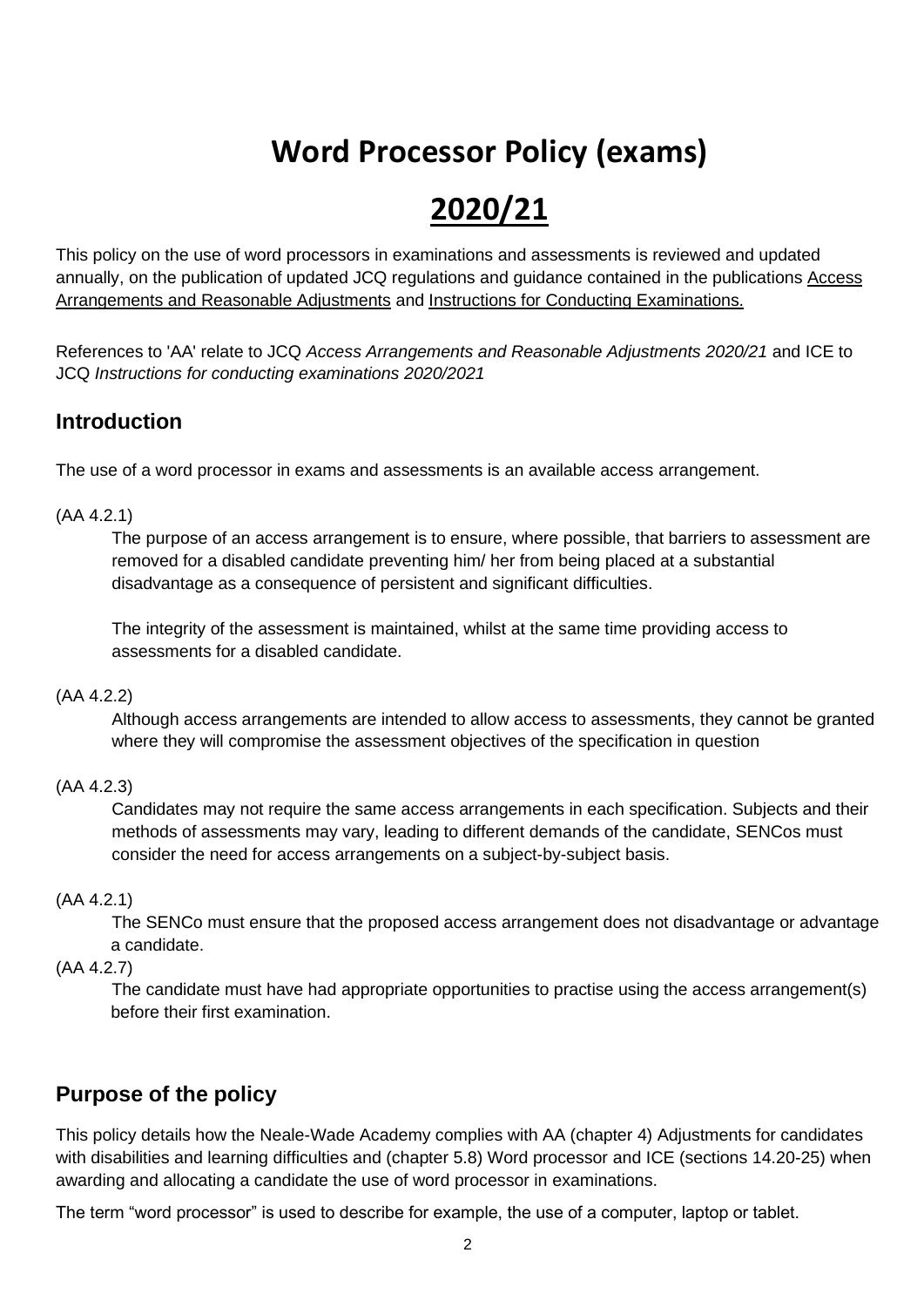# **The use of a word processor**

The centre will

- Allocate the use of a word processor to a candidate with the spelling and grammar check/ predictive text disabled (switched off) where it is their normal way of working within the centre (AA5.8.1)
- Award the use of a word processor to a candidate if it is appropriate to their needs Needs may include
	- o A learning difficulty which has a substantial and long term adverse effect on his/ her ability to write legibly
	- o A medical condition
	- o A physical disability
	- o A sensory impairment
	- o Planning and organisational problems when writing by hand
	- o Poor handwriting (AA 5.8.4)
- Only permit the use of a word processor where the integrity of the assessment can be maintained (AA 4.2.1)
- Not grant the use of a word processor where it will compromise the assessment objectives of the specification in question (AA 4.2.2)
- Consider on a subject-by-subject basis if the candidate will need to use a word processor in each specification (AA 4.2.3)
- Consider the needs of the candidate at the start of the candidate's course leading to a qualification based on evidence gathered that firmly establishes the candidate's needs and "normal way of working" in the classroom, internal tests/ exams, mock exams etc. and confirm arrangements in place before the candidate takes an exam or assessment (AA 4.2.4)
- Provide access to word processors to candidates in non-examination assessment components as standard practice unless prohibited by the specification (AA 5.8.2)
- The centre will not simply grant the use of a word processor to a candidate because they prefer to type rather than write or can work faster on a keyboard, or because they use a laptop at home (AA 5.8.4)

# **Exceptions**

The only exceptions to the above where the use of a word processor would be considered for a candidate would be

- In the event of a temporary injury or impairment, or a diagnosis of a disability or manifestation of an impairment relating to an existing disability arising after the start of the course (AA 4.2.4)
- Where a subject within the curriculum is delivered electronically and the centre provides word processors to all candidates (AA 5.8.4)

## **Arrangements at the time of the assessment for the use of a word processor**

A candidate using a word processor is accommodated in the main exam venue with the main cohort.

In compliance with the regulations the centre

• Provides a word processor with the spelling and grammar check facility/predictive text disabled (switched off) unless an awarding body's specification says otherwise (ICE 14.20)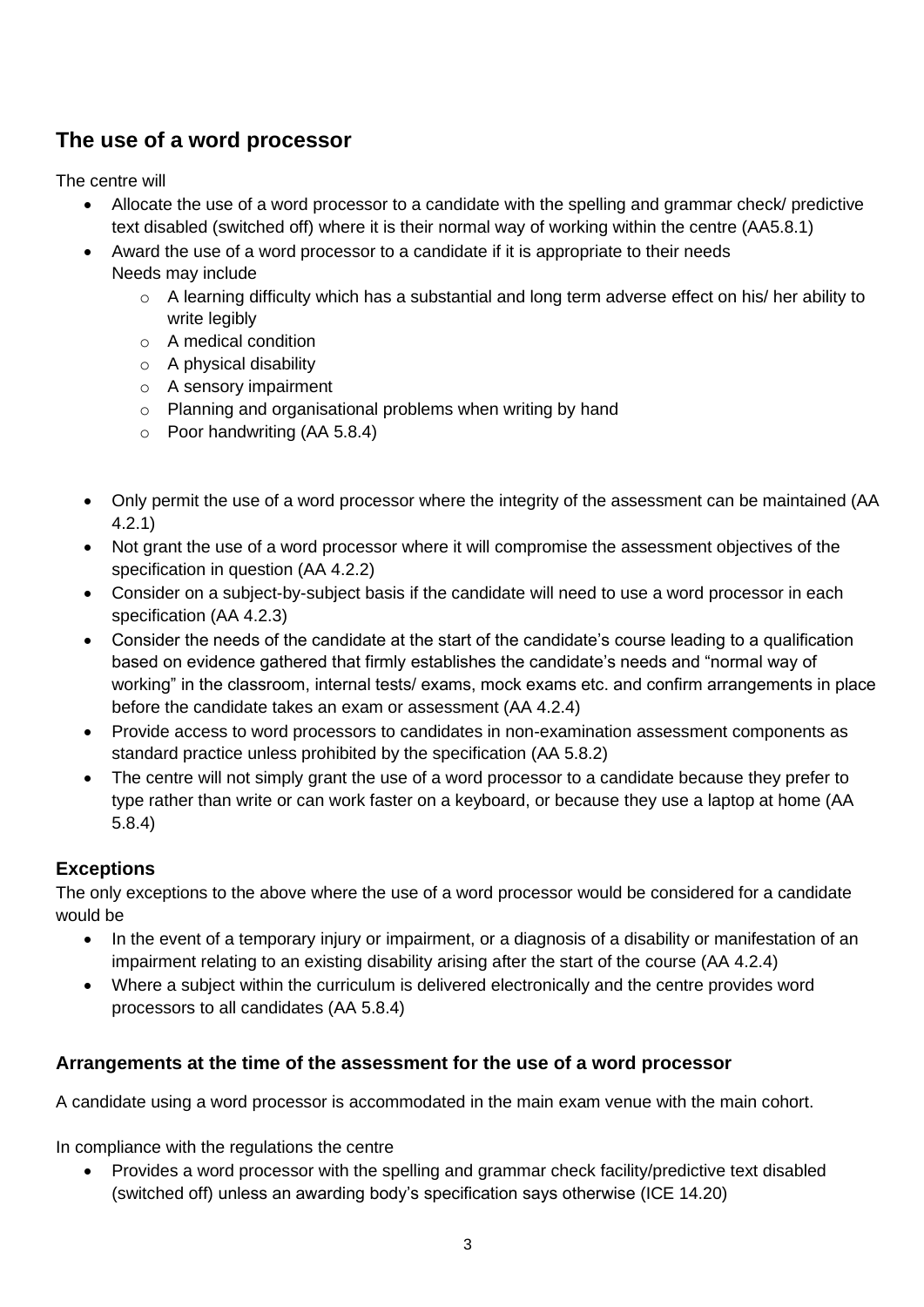- (Where a candidate is to be seated with the main cohort without the use of a power point) checks the battery capacity of the word processor before the candidate's exam to ensure the battery is sufficiently charged for the duration of the exam (ICE 14.21)
- Ensure the candidate is reminded that their centre number, candidate number and the unit / component code appear on each page as a header or footer e.g. 12345/7685- 8700/1 (ICE 14.22)
- If a candidate is using the software application Notepad or Wordpad these do not allow for the insertion of a header or footer. In such circumstances once the candidate has completed the examination and printed of their typed script, they are instructed to handwrite their details as a header or footer. The candidate is supervised throughout this process to ensure that they are solely performing this task and not re-reading or amending their work in any way.
- Ensures the candidate understands that each page of the typed script must be numbered e.g. 1 of 6 (ICE 14.23)
- Ensures the candidate is reminded to save their work at regular intervals. (or where possible, an IT technician will set up "autosave" on each laptop/tablet
- Instruct(s) the candidate to use a minimum of 12pt font and double spacing in order to make marking easier for examiners (ICE 14.24)

### (ICE14.25)

The centre will ensure the word processor

- Is only used in a way that ensures a candidate's script is produced under secure conditions
- Is not used to perform skills which are being assessed
- Is not connected to an intranet or any other means of communication
- Is in good working order at the time of the exam
- Is accommodated in such a way that other candidates are not disturbed and cannot read the screen
- Is used as a typewriter, not as a database, although standard formatting software is acceptable and is not connected to the intranet or any other means of communication
- Is cleared of any previously stored data, as must any portable storage medium used
- Any portable storage medium used is provided by the centre
- Does not give access to other applications such as a calculator (where prohibited in the examination), spreadsheets etc.
- Does not include graphic packages or computer aided design software unless permission has been given to use these
- Does not have any predictive text software or an automatic spelling and grammar check enabled unless the candidate has been permitted a scribe or is using speech recognition technology (a scribe cover sheet must be completed), or the awarding body's specification permits the use of automatic spell checking
- Does not include speech recognition technology unless the candidate has permission to use a scribe or relevant software
- Is not used on the candidate's behalf by a third party unless the candidate has permission to use a scribe

## **Printing the script after the exam is over (ICE 14.25)**

The centre will ensure

- The candidate is present to verify that the work printed is their own, the candidate will either be escorted to the exams officer for work to be printed or the exams officer will bring the work to the candidate once completed for verification before the candidate is allowed to leave the exam.
- word processors are either connected to a printer so that a script can be printed off, or have the facility to print from a portable storage medium